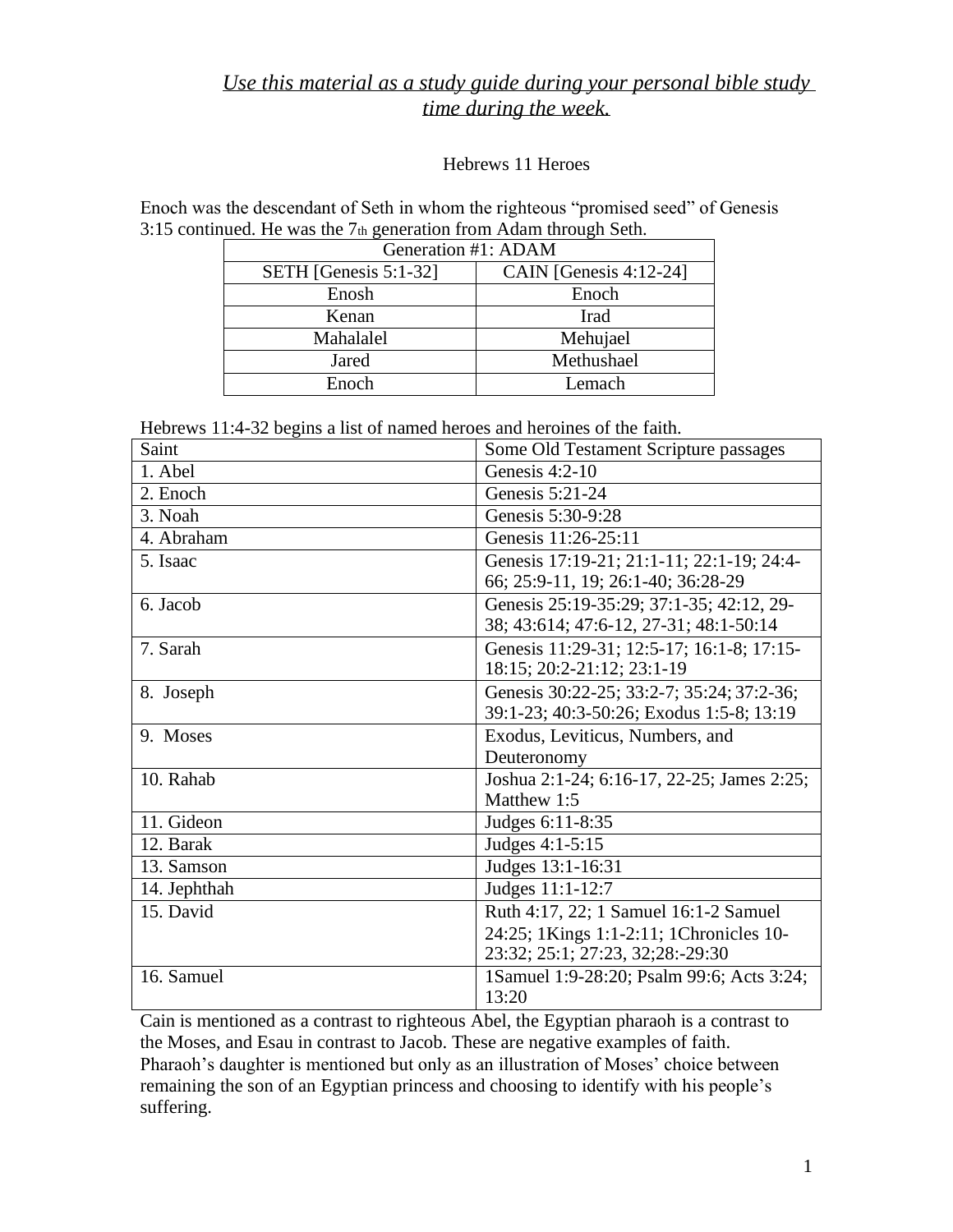Turn to other side of page for "unnamed" list